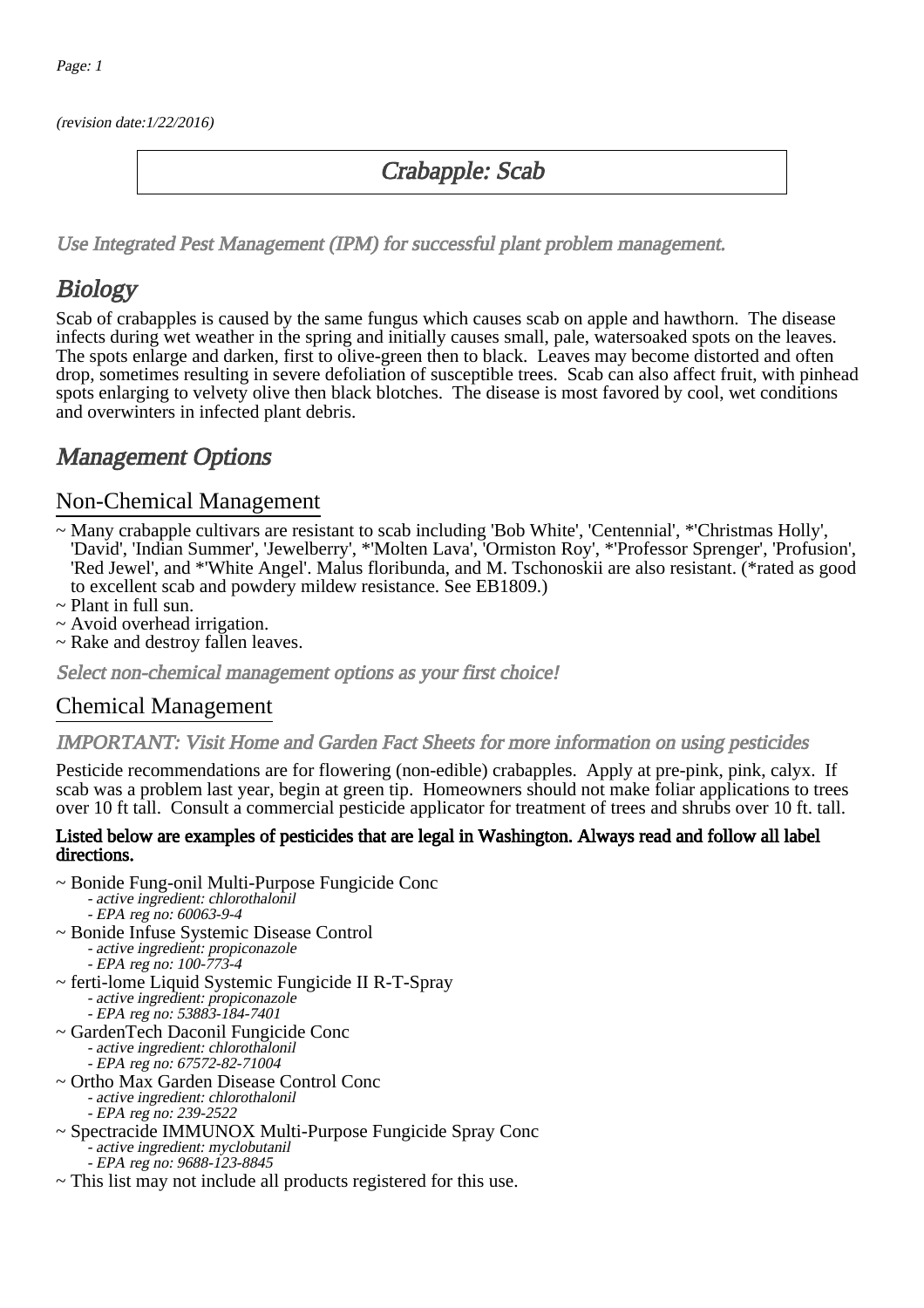# Crabapple: Scab

# Images



~ Caption: Apple scab on leaves and young fruit ~ Photo by: R.S. Byther

~ Caption: Scab on crabapple ~ Photo by: R.S. Byther

~ Caption: Apple scab on fruit ~ Photo by: R.S. Byther